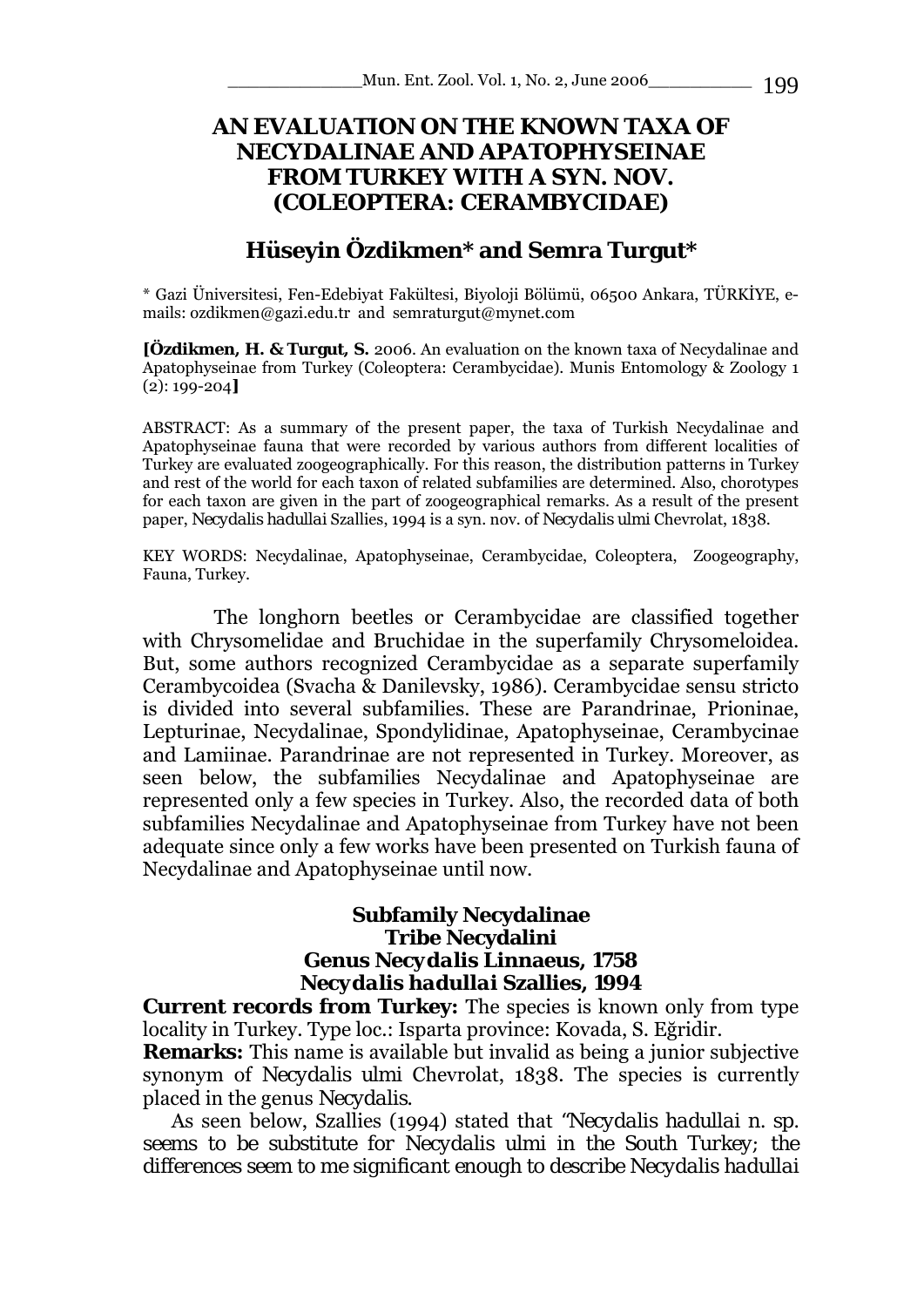*n. sp. as own species."* However, *Necydalis ulmi* is recorded for the first time for Turkey in 2005. The real status of distribution patterns in Turkey of *N. ulmi* need to be clarified. Szallies (1994) mentioned *"the last sternite only behind the middle most broadly, stretched. The anal plate (between tergite and sternite) is notched. The points of the paramers are rounded"* as the most diagnostic characters. But the original description of *Necydalis hadullai* is based on only one specimen. These characters are very likely individual variations. Moreover, the other mentioned differences between *N. hadullai* and *N. ulmi* by Szallies (1994) does not seem distinguishable enough. Finally we think the original description of *N. hadullai* does not seem significant enough to describe a new species.

The original description of *N. hadullai* was given by Szallies (1994) as follows:

*"Beschreibung: Flügeldecken kastanienbraun, hintere Seitenränder geschwärzt. Fühler einfarbig kastanienbraun, die vier ersten Glieder glänzender, die restlichen matt. Die Beine ebenfalls kastanienbraun, Hinterschenkel und -tibien an den Spitzen schwarz, die Spitze der Mittelschenkel auf jeder Seite mit schwarzem Fleck. Hintertarsen gelb. Das 1. Sternit bis auf den Hinterrand, das 4. und 5. ganz schwarz, ebenso das letzte Tergit, sonst ist der Hinterleib rotbraun.* 

*Schildchen schwarz, gerunzelt und fast flach, hinten eine kleine Längsvertiefung aufweisend. Zueinander gelegene Seitenränder der Flügeldecken zum Apex hin deutlich verbreitert. - Halsschild mit zwei glatten Beulen und einem Wulst vor dem Hinterrand. Um diese Erhebungen herum lang goldgelb behaart (wie bei Necydalis ulmi Chevrolat).* 

*Letztes Sternit erst hinter der Mitte am breitesten, gestreckt. Die Analplatte (schaut hinten zwischen Tergit und Sternit heraus) ist eingekerbt (Abb. 2). Die Spitzen der Parameren sind abgerundet (Abb. 4).* 

*Grösse 31 mm.* 

*Anmerkung: Necydalis hadullai n. sp. steht der bekannten Art Necydalis ulmi nahe, so dass die Beschreibung ihn in erster Linie von diesem abgrenzt; ergänzende Zeichnungen der wesentlichen Merkmale beider Arten sollen dabei helfen (Abb. 2 - 5). Necydalis hadullai n. sp. scheint Necydalis ulmi in der Südtürkei zu ersetzen; die Unterschiede scheinen mir bedeutend genug, Necydalis hadullai n. sp. als eigene Art zu beschreiben.* 

*Das Tier wurde von Quercus geklopft."* 

### *Necydalis major major* **Linnaeus, 1758**

**Current records from Turkey:** The species has been reported by Acatay (1948, 1961, 1968) and Lodos (1998) from Turkey without exact localities.

**Range:** Europe, Siberia (Winkler, 1924-1932); European Russia, Ciscaucasia, the Black Sea coast of Caucasus, all Siberia, Sakhalin, Europe, Japan (Danilevsky & Miroshnikov, 1985); temperate Palaearctics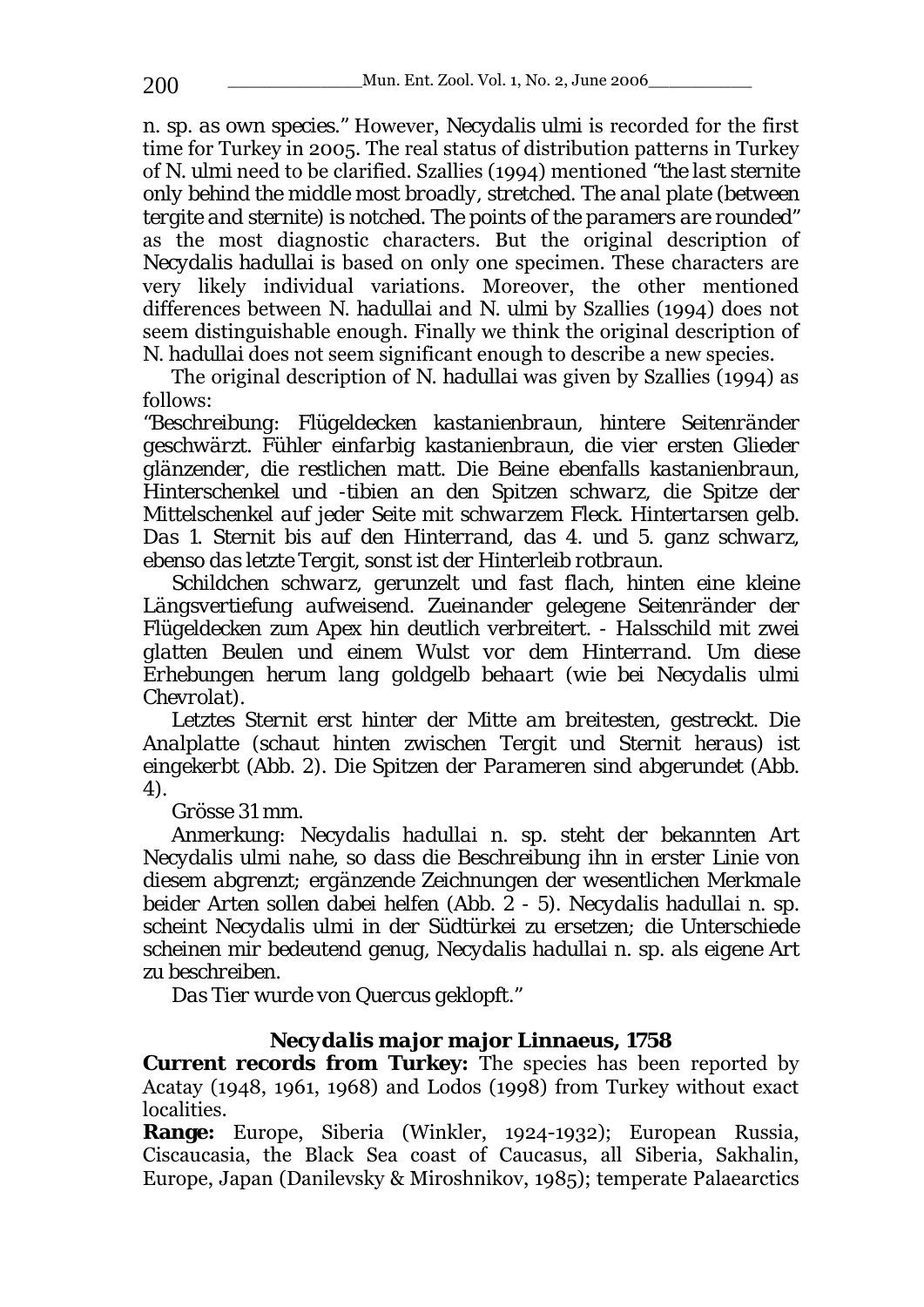from Europe to Far East (Svacha & Danilevsky, 1986); Europe (Bense, 1995); Europe, European Russia, European Kazakhstan (Althoff & Danilevsky, 1997); Europe, Caucasus, Transcaucasia, Siberia, In Asia: from Northern Kazakhstan, Altai Mts., Tuva, Amur basin and Primorie region to China, Korean peninsula and Sakhalin (Sama, 2002); Europe, Caucasus, Balkan peninsula, Crimea peninsula, Siberia, Far East of the Russia, China and Korea (Danilevsky, 2005).

**Remarks:** The species *Necydalis major* Linnaeus, 1758 has two subspecies in the world. These are the nominate *Necydalis major major*  Linnaeus, 1758 and the other *Necydalis major aino* Kusama, 1975. This species is represented by nominative subspecies in Turkey. Unfortunately any record with exact locality in Turkey has not been given according to the literature. For this reason the real status in Turkey of this taxon need to be clarified. A general distribution of this taxon is given above. The other subspecies *Necydalis major aino* Kusama, 1975 occurs only in Japan, Sakhalin and Kurile Islands and ? Mongolia according to Kusama & Takakuwa (1984) and Danilevsky (2005). Also accordnig to Danilevsky (2005) *Necydalis major major* Linnaeus, 1758 and *Necydalis major aino* Kusama, 1975 are represented in Russia by subspecies.

# *Necydalis sabatinelli* **Sama, 1994**

**Current records from Turkey:** There are four records from Turkey. These are: Type loc.: Bolu province: Abant; Bolu province: Abant as *Necydalis* sp. (Sama, 1982); Bolu province: Abant (Tauzin, 2000); Bolu province: Yedigöller National Park (Malmusi & Saltini, 2005).

**Range:** Endemic to Turkey. Apparently distributed only in a local area of North Turkey.

# *Necydalis ulmi* **Chevrolat, 1838**

### = *Necydalis hadullai* Szallies, 1994 **syn. nov.**

**Current records from Turkey:** There is only one record from European Turkey as Kırklareli province: Demirköy (Malmusi & Saltini, 2005) and also there is only one record from South-West Anatolia as Isparta province: Kovada, S. Eğridir (as *Necydalis hadullai* Szallies, 1994).

**Range:** Europe (Winkler, 1924-1932); Caucasus, Transcaucasus, Europe, Southwest Ukraine (Danilevsky & Miroshnikov, 1985); Central and Southern Europe, Caucasus, Transcaucasia (Svacha & Danilevsky, 1986); Europe (Bense, 1995); (Althoff & Danilevsky, 1997); Europe, Caucasus, Transcaucasia (Sama, 2002); Europe, Balkan Peninsula, Caucasus (Danilevsky, 2005).

**Remarks:** The species has been known only from European Turkey (=Thracia) of Turkey until this study. At present, it is also known in South-West Anatolia due to the record of Isparta province of *Necydalis hadullai* Szallies, 1994 syn. nov. The real status of distribution patterns in Turkey of this taxon need to be clarified.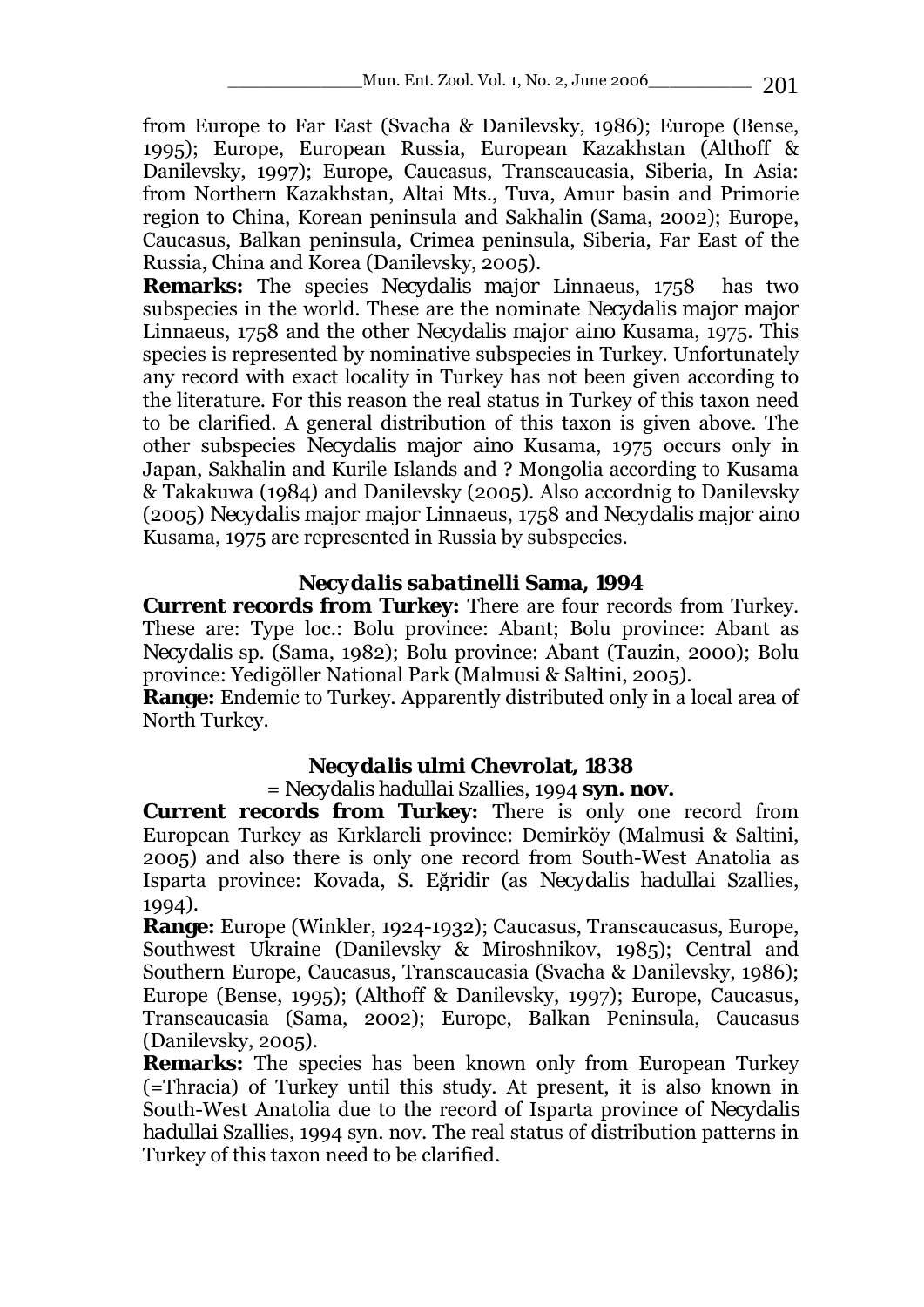### **Subfamily Apatophyseinae Tribe Apatophyseini Genus** *Apatophysis* **Chevrolat, 1860**  *Apatophysis anatolica* **Heyrovsky, 1938**

**Current records from Turkey:** There are three records from Turkey. These are: Type loc.: Konya province: Akşehir; Aksaray province: Tuz Lake, Eskil (Adlbauer, 1992); Konya province: Karapınar (Özdikmen & Demir, 2006).

**Range:** Endemic to Turkey. Apparently distributed only in Central Turkey.

### *Apatophysis caspica* **Semenov, 1901**

**Current records from Turkey:** There are two records from Turkey. Konya province: Tuz Lake and Akşehir (Demelt, 1967); Iğdır province: Reynhanli and Kars province: S. E. slopes of Ararat (Villiers, 1967).

**Range:** Transcaspia (Winkler, 1924-1932); Turkmenia, the western coast of the Caspian sea to the south from Derbenta, Caucasus, Armenia, Northern Iran (Danilevsky & Miroshnikov, 1985); Jordan (Sama et al., 2002); Caucasus, Iran, Central Asia, Near East (Danilevsky, 2005).

**Remarks:** Although two records are known from Turkey, both records must be corrected. Primarily, the records in Villiers (1967) are from Iğdır province which is near Armenian and Iranian borders too. Because S. E. slopes of Ararat is in Iğdır province of Turkey in the present day, we think that these records are unsuspicious according to known distributional patterns in the world. Unfortunately the record in Demelt (1967) seems to be suspicious because of the known distributional patterns of this species in the world. So it probably belongs to the other species *Apatophysis anatolica* Heyrovsky, 1938 known only from Central Anatolia such as above. Moreover apparently even these two species may be synonyms. Without study the type materials, the recent record from Jordan in Sama et al. (2002) indicate possibility of this status. For this reason the real systematical and taxonomical status of these species need to be clarified.

#### **ZOOGEOGRAPHICAL REMARKS**

 The present zoogeographical characterization is based on the chorotype classification of Anatolian fauna, recently proposed by Vigna Taglianti et al. (1999).

*Necydalis major major* Linnaeus, 1758 has the Sibero-European chorotype. *Necydalis ulmi* Chevrolat, 1838 has the European chorotype. *Apatophysis caspica* Semenov, 1901 has the Turanian chorotype. *Necydalis sabatinelli* Sama, 1994 and *Apatophysis anatolica* Heyrovsky, 1938 are Anatolian endemic species only known with a few specimens.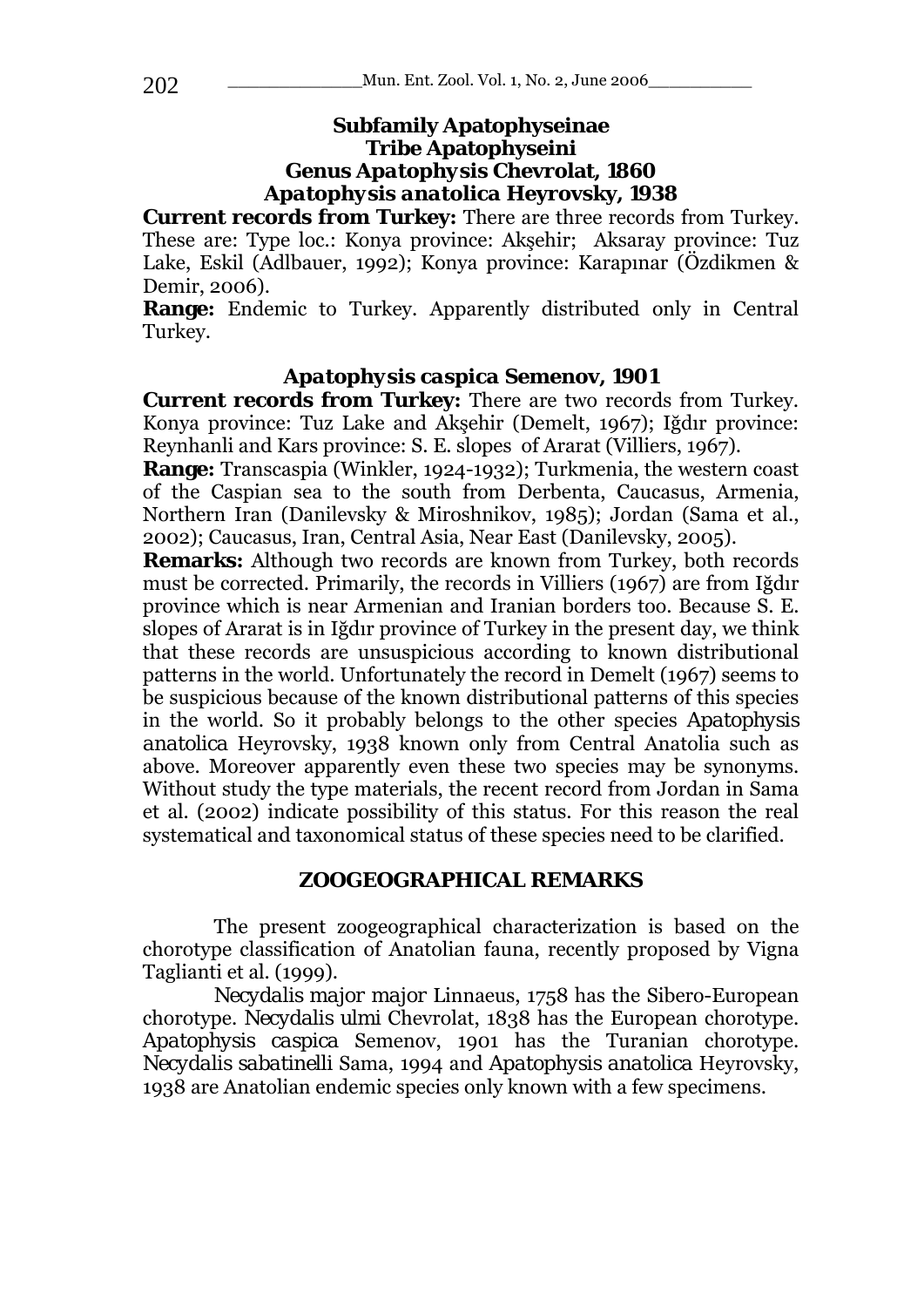#### **ACKNOWLEDGEMENTS**

 We thank my friend Dr. Mikhail L. Danilevsky (Russia) for his very valuable comments and contribution, also for supplying us with a photo of the holotype *N. hadullai*. Also thanks to Dr. Roberto Fabri (Italy) for his help to reach the literature Malmusi & Saltini (2005).

### **LITERATURE CITED**

**Acatay, A.** 1948. Zararlı orman böcekleri teşhis anahtarı. T. C. Tarım Bakanlığı Orman Genel Müdürlüğü yayınları, Özel Sayı: 76, Ocak Matbaası, İstanbul, Türkiye, 113 pp.

**Acatay, A.** 1961. Zararlı orman böcekleri teşhis anahtarı. İstanbul Üniversitesi Orman Fakültesi yayınları No: 76, Fakülteler Matbaası, İstanbul, Türkiye, 152 pp.

**Acatay, A.** 1968. Zararlı orman böcekleri teşhis anahtarı. İstanbul Üniversitesi Orman Fakültesi yayınları No: 132, Kutulmuş Matbaası, İstanbul, Türkiye, 154 pp.

**Adlbauer, K.** 1992. Zur Faunistik und Taxonomie der Bockkäferfauna der Türkei II (Coleoptera, Cerambycidae). Entomofauna, 13 (30): 485-509.

**Althoff, J. & Danilevsky, M. L.** 1997. A Check-List of Longicorn Beetles (Coleoptera, Cerambycoidea) of Europe. Slovensko Entomološko Društvo Štefana Michielija. Ljubljana, 64 pp.

**Bense, U.** 1995. Illustrated key to the Cerambycidae (excl. Dorcadionini) and Vesperidae of Europe. Margraf Verlag, Germany, 512 pp.

**Danilevsky, M. L.** 2005. Systematic list of Longicorn Beetles (Cerambycoidea) of the territory of the former USSR (on the base of "Systematic list of Longicorn Beetles of the USSR" by A.L. Lobanov, M.L. Danilevsky, S.V. Murzin, 1981, and computer databases by A.L. Lobanov, 1979-1990). Available from: http://www..zin.ru/Animalia/ Coleoptera/eng/dbase30. htm

**Danilevsky, M. L. & Miroshnikov, A. I.** 1985. The longicorn beetles of the Caucasus (Coleoptera, Cerambycidae) A key book. Krasnodar, USSR, 419 pp.

**Demelt, C. V.** 1967. Nachtrag zur Kenntnis der Cerambyciden-Fauna Kleinasiens. Entomologische Blatter, 63 (2): 106-109.

**Kusama, K. & Takakuwa, M.** 1984. Parandrinae. Prioninae. Spondylinae. Aseminae. Lepturinae (part.). Cerambycinae. Lamiinae (part.). The Longicorn-beetles of Japan in Color. Kodansha, Tokyo: 131-172, 201-493, 511-549.

**Lodos, N.** 1998. Entomology of Turkey VI (General, Aplied and Faunistic). Ege Ü. Ziraat Fak. Yayınları No: 529, E. Ü. Faculty of Agriculture Press, İzmir, 300 pp.

**Malmusi, M. & Saltini, L.** 2005. Cerambycidae raccolti dai componenti del Gruppo Modenese Scienze Naturali durante escursioni in Turchia tra il 1987-2003 (Contributo alla Fauna dei Cerambycidae di Turchia). Quaderno di studi e notizie di storia naturale della Romagna, n. 21, 28 pp. (unpublished).

**Özdikmen, H. & Demir, H.** 2006. Notes on longicorn beetles fauna of Turkey (Coleoptera: Cerambycidae). Munis Entomology & Zoology, 1 (1): 157-166.

**Sama, G.** 1982. Contributo allo studio dei coleotteri Cerambycidae di Grecia e Asia Minore. Fragmenta Entomologica, Roma, 16 (2): 205-227.